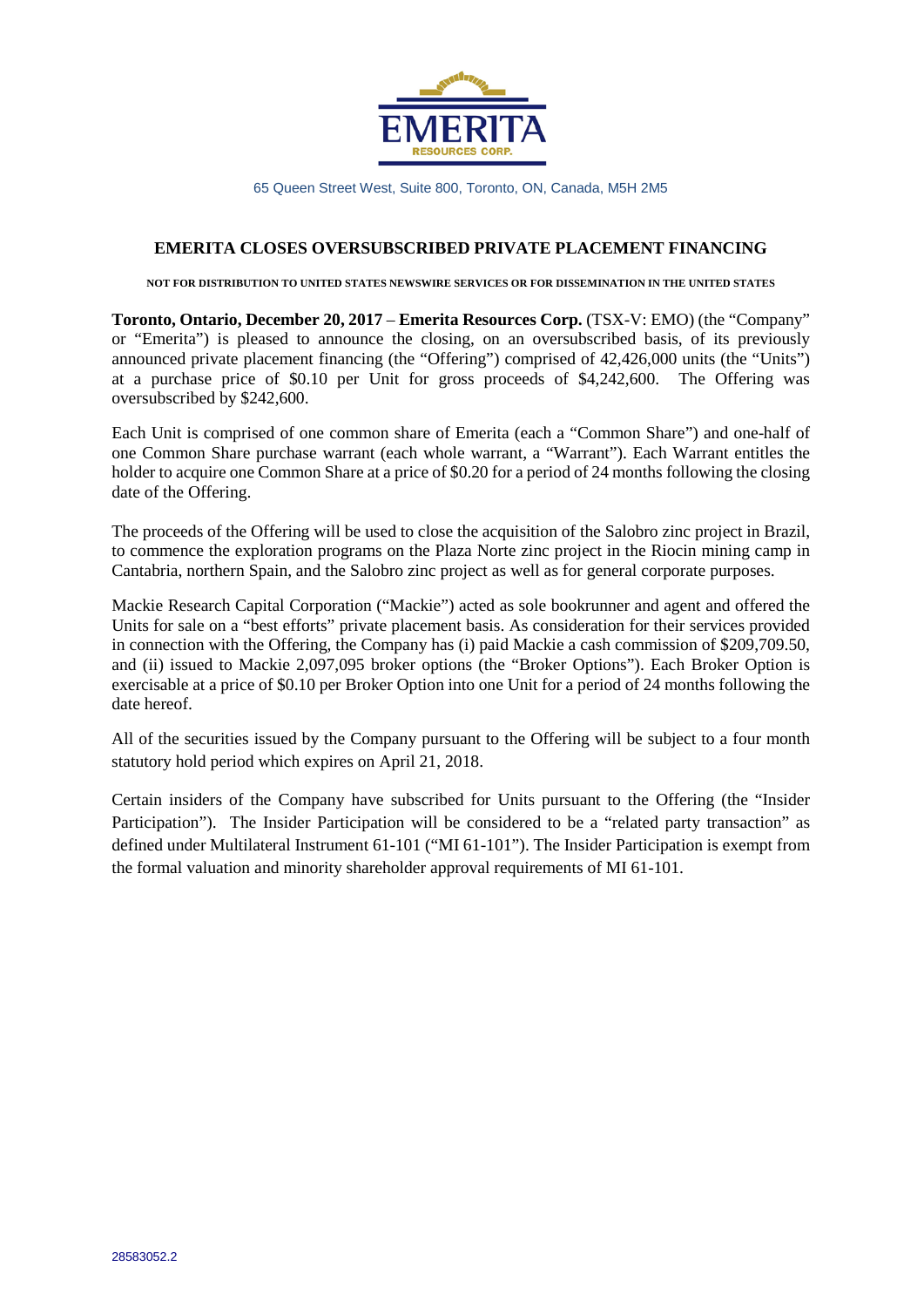

65 Queen Street West, Suite 800, Toronto, ON, Canada, M5H 2M5

## **About Emerita Resources Corp.**

Emerita is a natural resource company engaged in the acquisition, exploration and development of mineral properties in Europe, with a primary focus on exploring in Spain. The Company's corporate office and technical team are based in Sevilla, Spain with an administrative office in Toronto, Canada.

For further information, contact:

Helia Bento +1 416 309 4293 (Toronto)

Joaquin Merino +34 (628) 1754 66 (Spain)

info@emeritaresources.com

## **Cautionary Note Regarding Forward-looking Information**

This press release contains "forward-looking information" within the meaning of applicable Canadian securities legislation. Forward-looking information includes, without limitation, statements regarding the Company's ability to complete the acquisition of the Salobro project, completion of the Offering and the use of proceeds from the Offering. Generally, forward-looking information can be identified by the use of forward-looking terminology such as "plans", "expects" or "does not expect", "is expected", "budget", "scheduled", "estimates", "forecasts", "intends", "anticipates" or "does not anticipate", or "believes", or variations of such words and phrases or state that certain actions, events or results "may", "could", "would", "might" or "will be taken", "occur" or "be achieved". Forwardlooking information is subject to known and unknown risks, uncertainties and other factors that may cause the actual results, level of activity, performance or achievements of Emerita to be materially different from those expressed or implied by such forward-looking information, including but not limited to: general business, economic, competitive, geopolitical and social uncertainties; the actual results of current exploration activities; risks associated with operation in foreign jurisdictions; ability to successfully integrate the purchased properties; foreign operations risks; and other risks inherent in the mining industry. Although Emerita has attempted to identify important factors that could cause actual results to differ materially from those contained in forward-looking information, there may be other factors that cause results not to be as anticipated, estimated or intended. There can be no assurance that such information will prove to be accurate, as actual results and future events could differ materially from those anticipated in such statements. Accordingly, readers should not place undue reliance on forward-looking information. Emerita does not undertake to update any forward-looking information, except in accordance with applicable securities laws.

*This news release does not constitute an offer to sell or a solicitation of an offer to buy any of the securities in the United States. The securities have not been and will not be registered under the United States Securities Act of 1933, as amended (the "U.S. Securities Act") or any state securities laws and may not be offered or sold within the United States or to U.S. Persons unless registered under the U.S. Securities Act and applicable state securities laws or an exemption from such registration is available.*